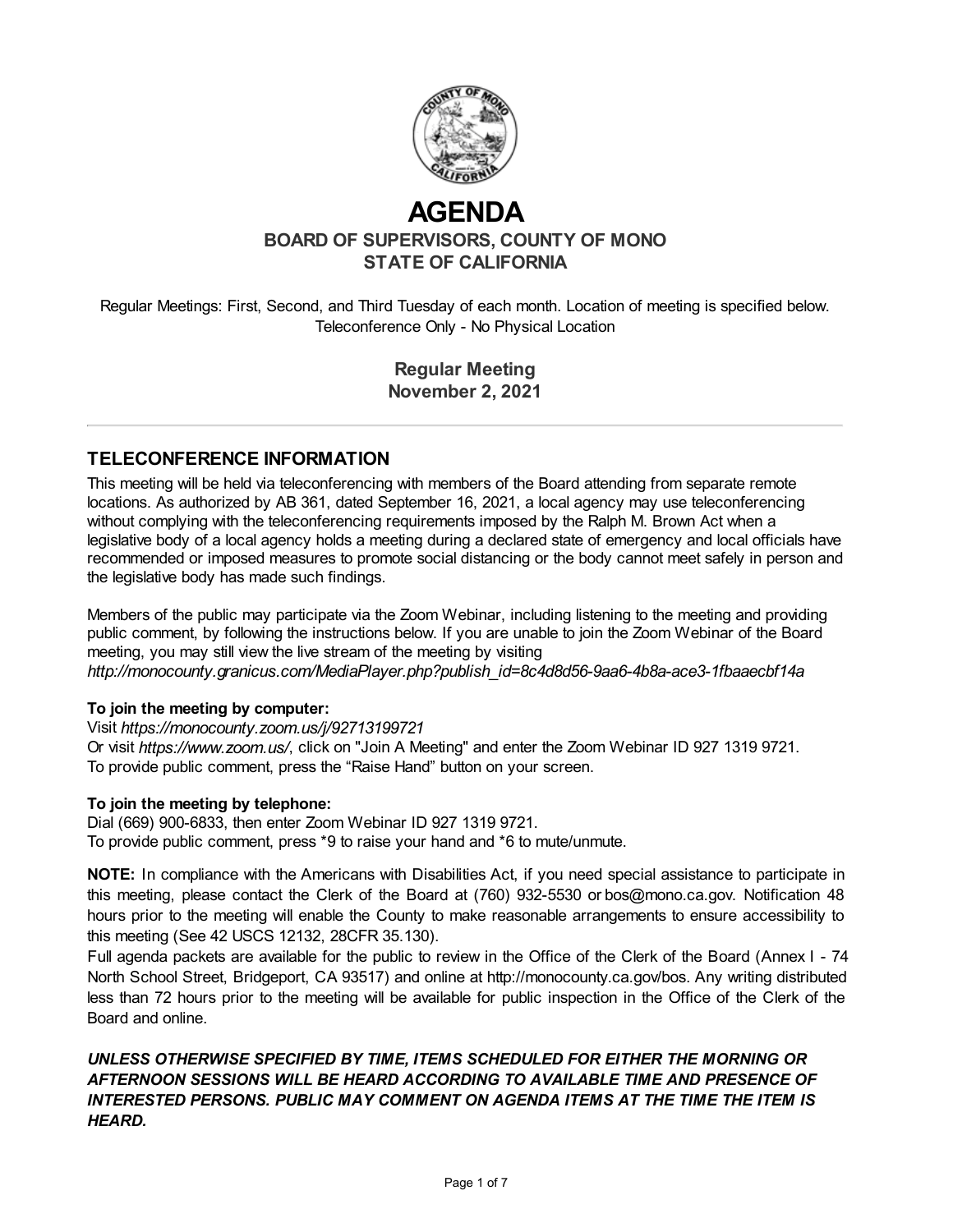## 9:00 AM Call meeting to Order

Pledge of Allegiance

## **1. OPPORTUNITY FOR THE PUBLIC TO ADDRESS THE BOARD**

Opportunity for the public to address the Board on items of public interest that are within the subject matter jurisdiction of the Board. (Speakers may be limited in speaking time dependent upon the press of business and number of persons wishing to address the Board.) Please refer to the Teleconference Information section to determine how to make public comment for this meeting via Zoom.

#### **2. RECOGNITIONS - NONE**

## **3. COUNTY ADMINISTRATIVE OFFICER**

CAO Report regarding Board Assignments Receive brief oral report by County Administrative Officer (CAO) regarding work activities.

## **4. DEPARTMENT/COMMISSION REPORTS**

Receive brief oral report on emerging issues and/or activities.

## **5. CONSENT AGENDA**

(All matters on the consent agenda are to be approved on one motion unless a board member requests separate action on a specific item.)

#### **A. Board Minutes**

Departments: Clerk of the Board

Approval of the Board Minutes from the Regular Meetings in September 2021.

#### **Recommended Action:**

1) Approve the Board Minutes from the Regular Meeting on September 14, 2021.

2) Approve the Board Minutes from the Regular Meeting on September 21, 2021.

#### **Fiscal Impact:** None.

# **B. Monthly Treasury Transaction Report**

Departments: Finance

Treasury Transaction Report for the month ending 9/30/2021.

**Recommended Action:** Approve the Treasury Transaction Report for the month ending 9/30/2021.

**Fiscal Impact:** None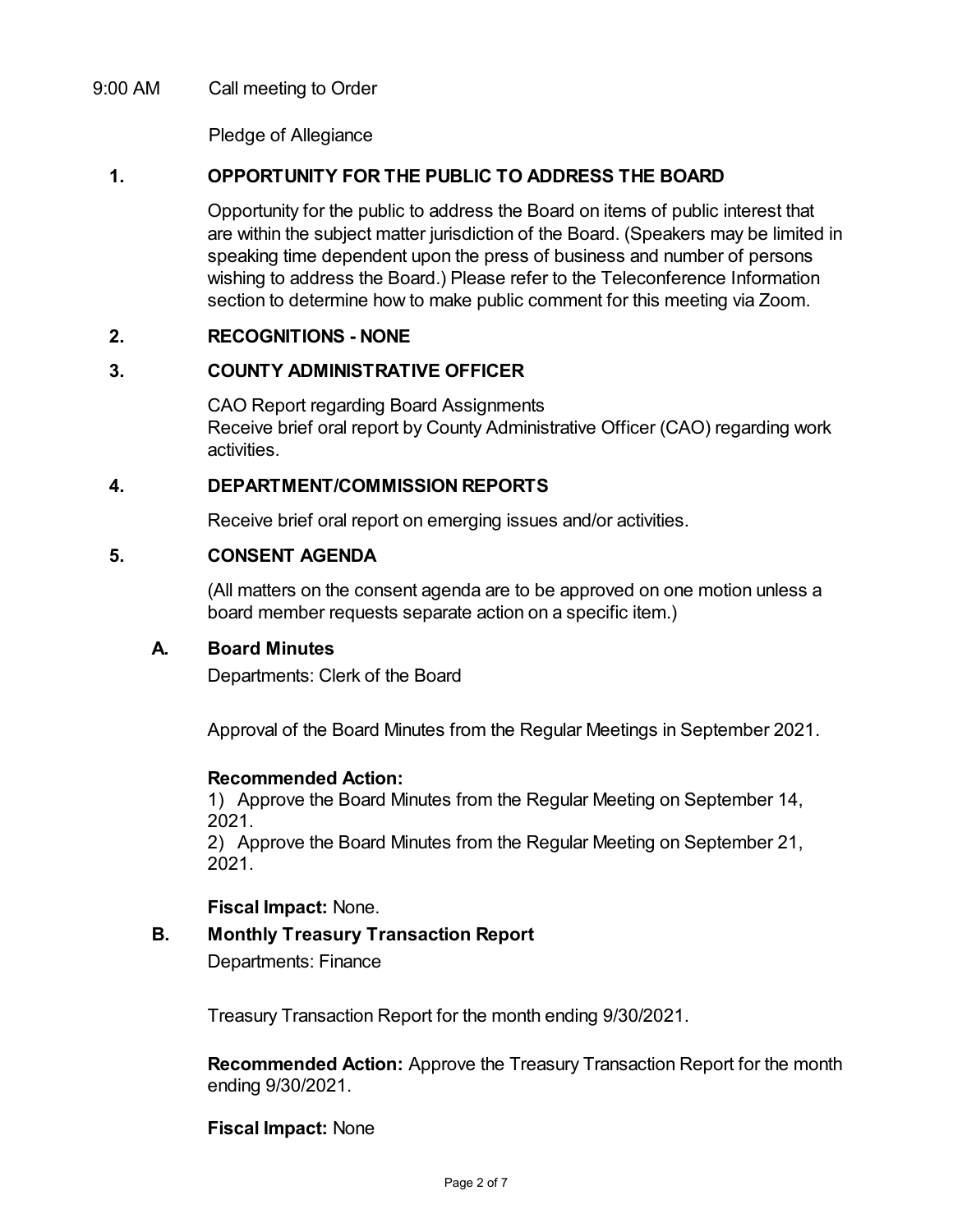## **C. Quarterly Investment Report**

Departments: Finance

Investment Report for the Quarter ending 9/30/2021.

**Recommended Action:** Approve the Investment Report for the Quarter ending 9/30/2021.

**Fiscal Impact:** None

## **D. Behavioral Health Department Allocation List Change**

Departments: Behavioral Health

Proposed resolution Authorizing the County Administrative Officer to Amend the County of Mono List of Allocated Positions to Remove One 1.0 FTE Quality Assurance Coordinator and Add One 1.0 FTE Quality Assurance Coordinator III in the Department of Behavioral Health.

**Recommended Action:** Adopt proposed resolution. Provide any desired direction to staff.

**Fiscal Impact:** The salary range of the removed QA Coordinator position is \$61,839 - \$75,165. The salary range for the QA Coordinator III is \$77,228 - \$93,871. In the short-term, the change in salary will be covered by salary savings, as this position has been vacant since early June 2021. Long-term, MCBH plans to make an adjustment through the mid-year budget process to sustain the position.

**E. Immunization Local Assistance Grant Increase in Appropriations Request** Departments: Public Health

Request appropriations increase in the amount of \$543,799, funded with new grant revenues to support the public health response to COVID-19 (requires 4/5ths vote approval).

**Recommended Action:** Approve increasing appropriations in the amount of \$543,799, funded with new grant revenues to support the public health response to COVID-19 (requires 4/5ths vote approval).

**Fiscal Impact:** There is no impact to the County General Fund. \$543,799 in additional anticipated expenditures for the 2021-2022 fiscal year paid for with \$543,799 in new grant revenues.

## **F. Southern Mono Healthcare District Agreement for Inmate Medical Services**

Departments: Sheriff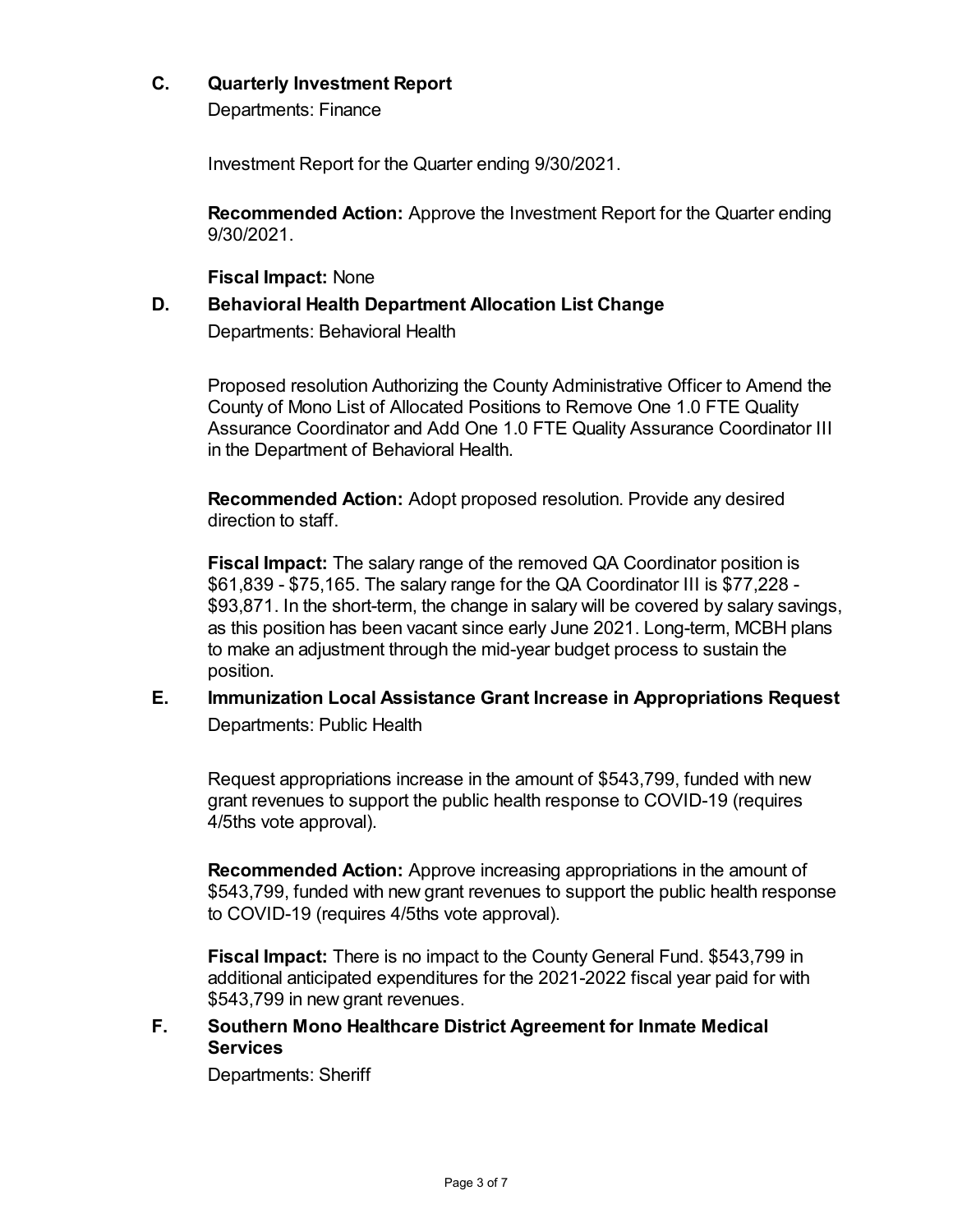Agreement between the Mono County Sheriff's Department and the Southern Mono Healthcare District for Inmate Medical Services. The agreement establishes description of services by the District, obligations for inmate security, compensation, and fees.

**Recommended Action:** Approve County entry into proposed contract and authorize Chair execute said contract on behalf of the County.

**Fiscal Impact:** There is no additional fiscal impact related to executing this agreement. Mono County continues to be responsible for inmate health care services by law.

## **6. CORRESPONDENCE RECEIVED**

Direction may be given to staff regarding, and/or the Board may discuss, any item of correspondence listed on the agenda.

## **A. National Association of Counties' (NACo) 2021-2022 Committee Appointments**

Letters from National Association of Counties (NACo) to Board of Supervisors regarding appointments as members of the Environment, Energy and Land Use Steering Committee, Community, Economic and Workforce Development Steering Committee, Resilient Counties Advisory Board, Rural Action Caucus (RAC), and Human Services and Education Steering Committee.

## **7. REGULAR AGENDA - MORNING**

## **A. COVID-19 (Coronavirus) Update**

Departments: CAO, Public Health 30 minutes

(Robert C. Lawton, CAO, Bryan Wheeler, Public Health Director) - Update on Countywide response and planning related to the COVID-19 pandemic.

**Recommended Action:** None, informational only.

**Fiscal Impact:** None.

## **B. Office of Emergency Services**

Departments: County Administrative Officer 30 Minutes

(Robert C. Lawton, County Administrative Officer) - Provide direction to staff regarding establishment of full time Emergency Operations Manager and Emergency Operations Planner positions and migration of Emergency Operations responsibilities from the Sheriff's Office to the County Administrator's Office.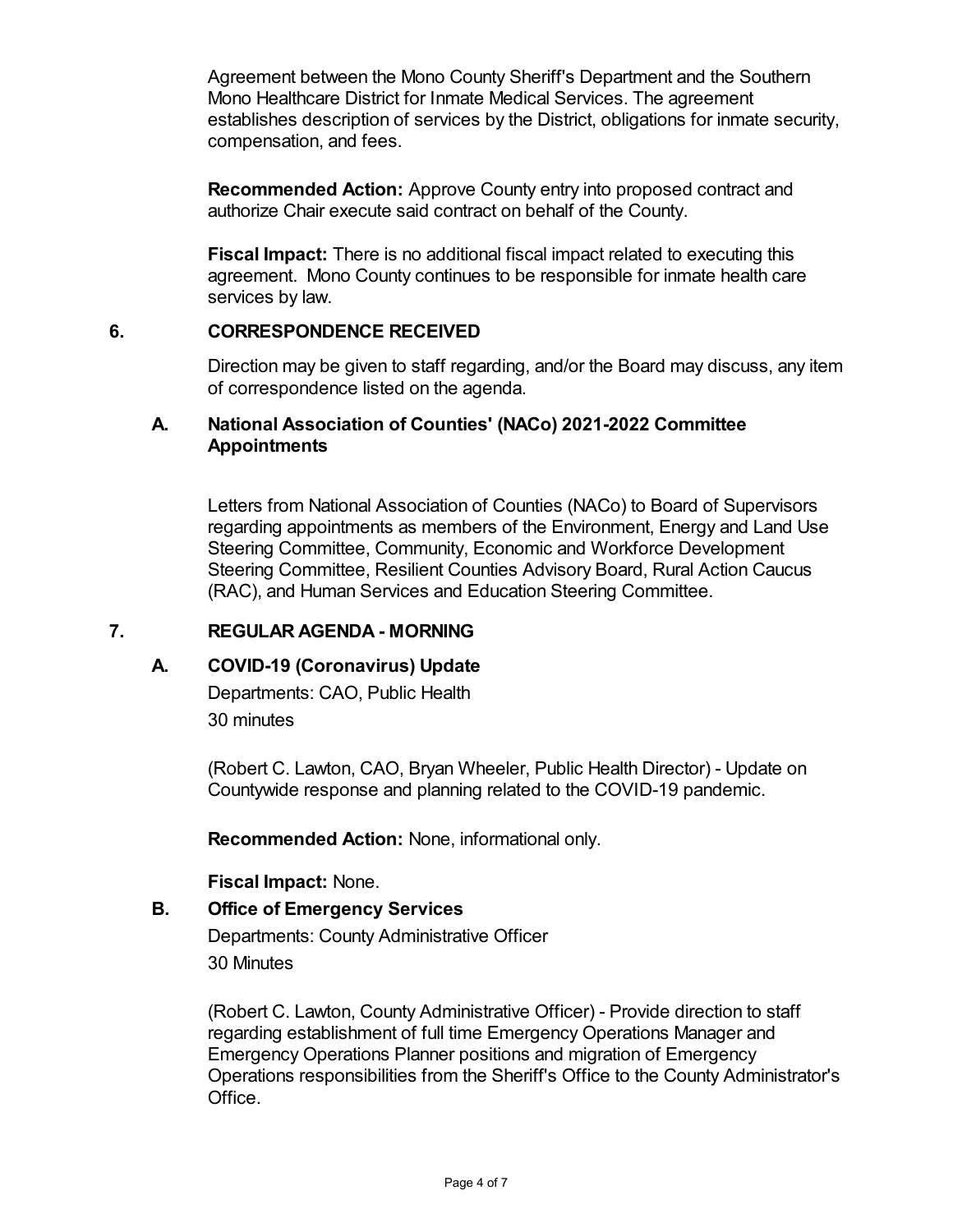**Recommended Action:** 1) Adopt a proposed Resolution authorizing the County Administrative Officer to amend the County of Mono Position Allocation List, adding 1.0 FTE Emergency Operations Manager, and 1.0 FTE Emergency Operations Planner.

2) Direct staff to prepare for Board consideration amendments to Mono County Code Chapter 2.60 – EMERGENCY SERVICES which would move the Office of Emergency Services (OES) from within the Mono County Sheriff's Office to within the County Administrative Office.

3) Direct staff to work with the Sheriff's Office in developing an implementation and transition plan for the realignment of OES responsibilities.

4) Direct the County Administrator to procure resources for a coordinated review of Mono County policies, procedures and local ordinances related to Emergency Services with findings and recommendations to be presented to the Disaster Council and Board of Supervisors.

5) Direct staff to return to the Board with a detailed financing plan for the Office and positions prior to submission of the Mid Year Budget.

**Fiscal Impact:** Full implementation of the recommended action's personnel costs would range from \$236,532 to \$278,734 to be paid for by a combination of funds from the following sources: Homeland Security Grant funds; Emergency Management Performance Grant funds; American Rescue Plan Act funds; and County General Funds

## **C. Second Amendment to Agreement with Municipal Resources Group (MRG)**

Departments: CAO 10 minutes

(Robert C. Lawton, CAO) - Proposed second amendment to contract with Municipal Resources Group (MRG) to authorize the provision of services in support of the County's human resources division.

**Recommended Action:** Approve County entry into proposed contract and authorize the County Administrative Officer to execute said contract on behalf of the County. Provide any desired direction to staff.

**Fiscal Impact:** The existing contract with Municipal Resources Group has a contract limit of \$52,000. The proposed amendment would add \$50,000 to the existing agreement, for a total not-to-exceed amount of \$102,000.

## **D. Resolution Authorizing Virtual Meetings under AB 361**

Departments: County Counsel 10 minutes

(Stacey Simon, County Counsel) - Proposed resolution authorizing remote teleconference meetings for the period of November 2, 2021 through December 2, 2021, pursuant to AB 361.

**Recommended Action:** Adopt proposed resolution. Provide any desired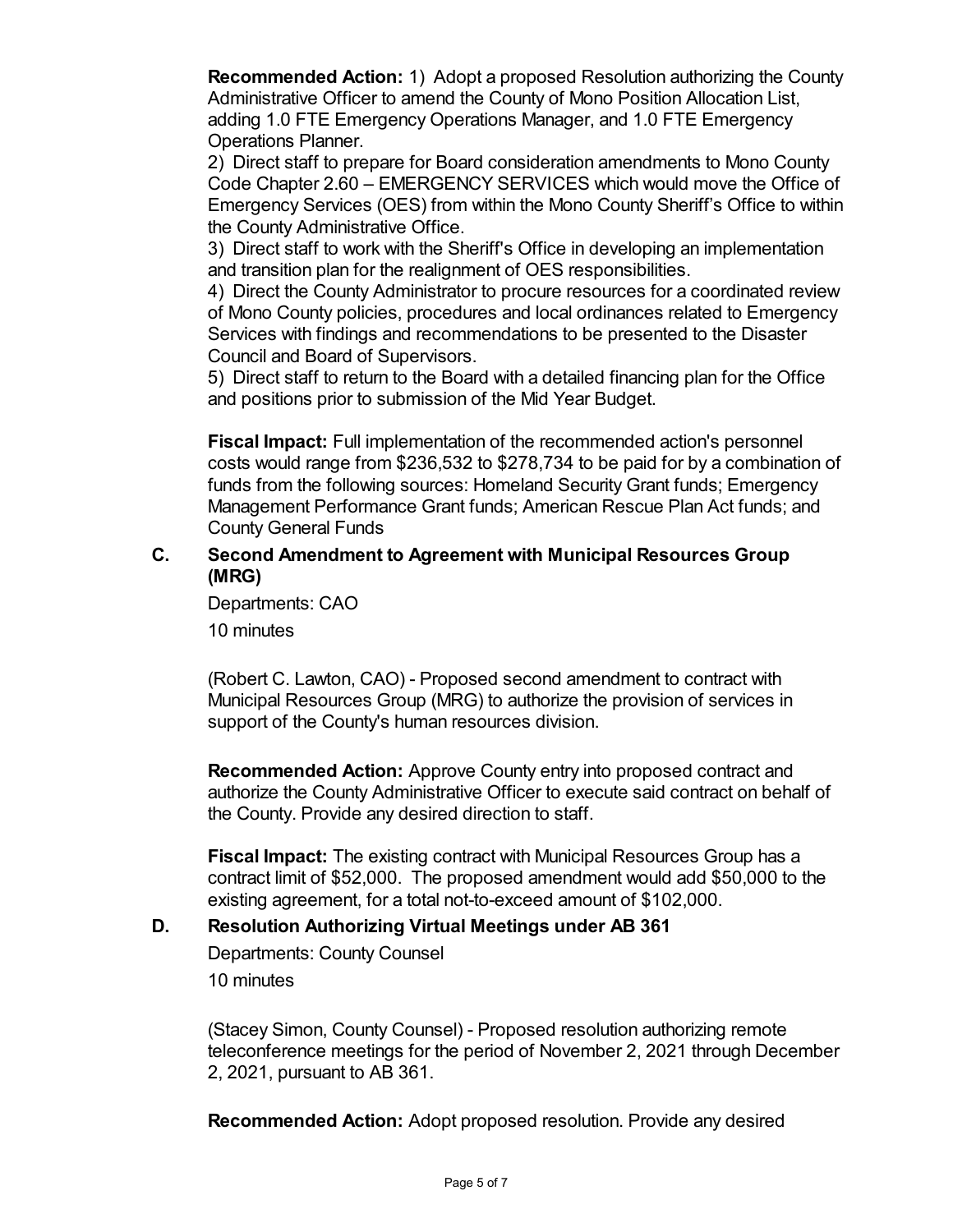direction to staff.

**Fiscal Impact:** None.

# **E. Broadband Service Quality and Customer Service**

Departments: County Counsel 10 minutes

(Stacey Simon, County Counsel) - Joint Representation and Cooperation Agreement with Inyo, Placer, and Nevada Counties, and the Towns of Mammoth Lakes and Truckee to engage in cooperative efforts to improve the customer service and service quality standards for voice over internet protocol (VOIP) and broadband services, and related legal representation agreement.

**Recommended Action:** Approve County entry into proposed contracts and authorize the County Counsel to execute said contracts on behalf of the County. Provide any desired direction to staff.

**Fiscal Impact:** Mono County is responsible for 1/6th the actual cost of outside attorneys, consultants, experts, and other personnel retained pursuant to the cooperative agreement to act collectively for the group. There is a \$20,000 (approximately \$3,500 per agency) decision threshold which, if reached, would provide an opportunity for the County to determine whether it should continue to participate with the other agencies.

## **8. OPPORTUNITY FOR THE PUBLIC TO ADDRESS THE BOARD**

Opportunity for the public to address the Board on items of public interest that are within the subject matter jurisdiction of the Board. (Speakers may be limited in speaking time dependent upon the press of business and number of persons wishing to address the Board.) Please refer to the Teleconference Information section to determine how to make public comment for this meeting via Zoom.

# **9. CLOSED SESSION**

# **A. Closed Session - Labor Negotiations**

CONFERENCE WITH LABOR NEGOTIATORS. Government Code Section 54957.6. Agency designated representative(s): Bob Lawton, Stacey Simon, Janet Dutcher, Anne Frievalt, and Ryan Roe. Employee Organization(s): Mono County Sheriff's Officers Association (aka Deputy Sheriff's Association), Local 39 - majority representative of Mono County Public Employees (MCPE) and Deputy Probation Officers Unit (DPOU), Mono County Paramedic Rescue Association (PARA), Mono County Public Safety Officers Association (PSO). Unrepresented employees: All.

## **THE AFTERNOON SESSION WILL RECONVENE NO EARLIER THAN 1:00 P.M.**